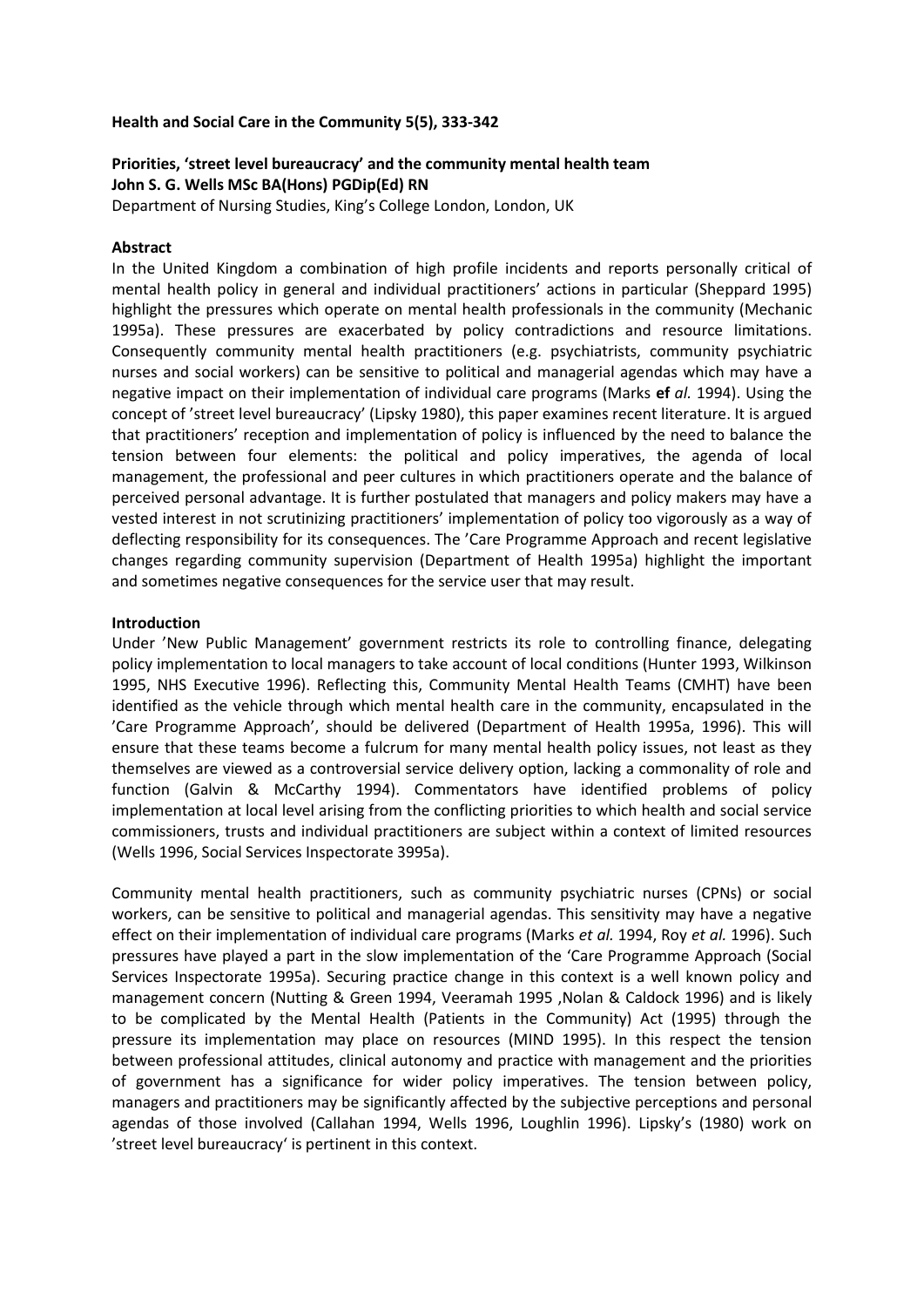## **Street level bureaucracy**

Lipsky (1980) is concerned to explain why service organizations behave in ways that may run counter to their publicly stated regulatory framework and policy priorities. He highlights the significant influence of workers in the 'personal' public services at 'street level' (e.g. social workers and nurses), and argues that, in order to understand the significant effects of policy, one must study the routines, subjective perceptions and behaviours of frontline employees in the public services as they operate policy.

The street level bureaucrat exercises a considerable degree of discretion in work involving face to face contact with service users (for example see Myers & McDonald 1996). There is therefore little opportunity for outside scrutiny, consequently they are not liable to strong managerial control. Indeed, the organizations in which these bureaucrats work can be significantly reliant on their discretion to manage the demands of users within endemic resource restrictions.

Individuals enter these organizations with a commitment to values and roles that emphasize 'service' and 'professionalism' (Hafferty & Light 1995). Working within a context of finite resources, the reality of their work rapidly leads to value and role ambiguity in relation to what they are asked to implement by policy makers and managers. The competing complex of demands and tensions between the organization and service users leads such 'bureaucrats' developing work practices to cope with the consequent dilemmas and stresses. These coping practices mediate central policy and in effect are public policy as experienced by service users, helping to explain the disparity that can arise between policy and implementation. The managerial means of asserting control, such as quality assurance and audit, rely on the autonomous professional reporting upon themselves. Therefore such information systems are significantly affected by those whose activity the policy and managers are supposed to control. Thus the policy agenda may appear to be met, but in fact can be significantly distorted at the 'felt' end of public experience.

There are three ways that street level bureaucrats may translate policy into practice. They may attempt to project a responsive attitude to the needs of service users to compensate for resource constraints. This suits both policy makers and managers who may not wish to be seen as responsible for resource shortages that result from their decisions (Mechanic 1995a). Workers' exercise of discretion may redirect organizational behaviour and priorities as a result of the aggregate of their decisions or by non-operation of those parts of policy they find objectionable (Henwood 1995a). Managers find this difficult to control as any action on their part is seen as an illegitimate interference in the professional relationship between practitioner and client. Third, street level bureaucrats may meet the explicit objectives of management. However, they can only do this, in a context of limited resources, by ignoring or paying lip-service to those activities which are not explicitly identified but are, nevertheless, important aspects of the service experience.

Using Lipsky's perspective one may identify four elements of tension which influence the street level bureaucrat as translator of policy. These are the political imperatives which dictate policy initiatives, management demands, the professional and peer cultures in which the practitioner operates, and the balance of personal cost and advantage. To understand the impact of these tensions on the practitioner one must first consider the processes involved in the development of policy.

# **Setting mental health policy priorities**

Mental health policy encompasses macro politics, policy implementation and the actions necessary to implement policy (Tudor 1996). The setting of priorities at the macro level is inevitably determined by the political process as it affects social policy in general (Mechanic 1994). For example, Atkinson (1996) argues that the recent introduction of supervised discharge reflects the political philosophy of the 'New Right' with its emphasis on individual responsibility. Grob (1994) and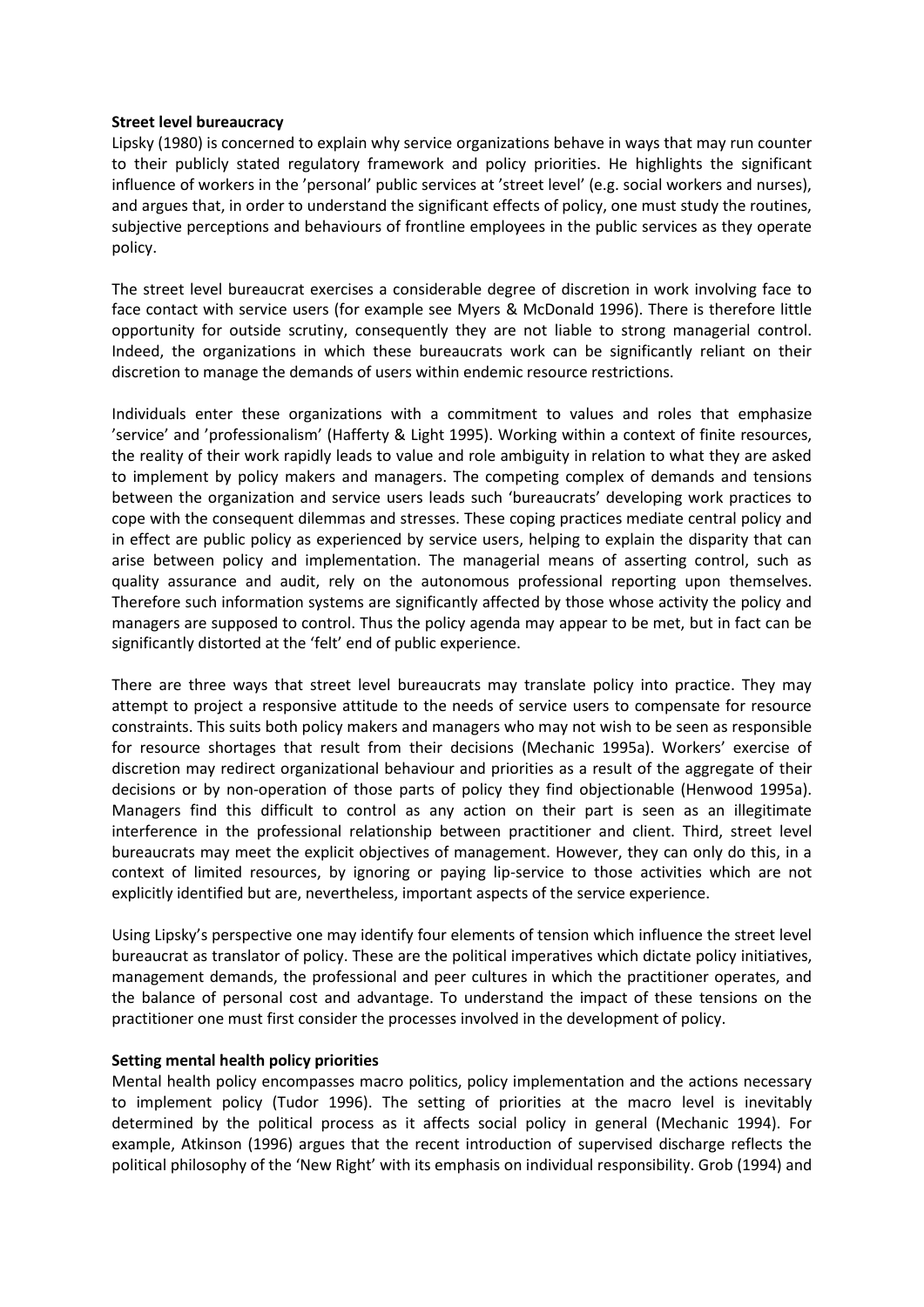others (for example, Williams 1988) emphasize that mental health priorities often are the product of a number of factors. These include the prevalent opinions and values of the public, politicians and professionals, the available means of treatment in relation to the constitution of the mentally ill population and the recognized nature of mental illness. The UKs policy emphasis on the community care of mentally ill people demonstrates this proposition. This policy was a result of public concern over conditions in the large psychiatric institutions, the institutionalizing effects of these on the individual, the growth in the use of medication, the availability of flexible treatment approaches and the growth in the awareness and right of patient choice amongst professionals and lay persons alike (Health Committee 1994).

Three distinct approaches have been identified in mental health policy formulation (Callahan 1994). The first is characterized as 'informal' in which one priority is emphasized over an alternative for example, because of political pressure or to correct a perceived wrong. The essential feature of this approach is that it is reactive or symbolic in relation to transitory pressures. Such responses to transitory pressures can skew policy planning and development. The circumstances leading to the establishment of Supervision Registers in April 1994 and the policy emphasis on those deemed vulnerable and 'at risk' illustrate this. A television report in December 1992 on a psychiatric patient entering a lion's den in a zoo and the public's reaction prompted the government to immediately institute a review of mental health law. This resulted in policy changes 8 months later, the most prominent being the establishment of supervision registers of those mentally ill people in the community deemed 'vulnerable'. Atkinson (1996) cites this as a political response to a growing lack of public confidence in community care policy. These events have led to an emphasis in policy on the regulation of certain categories of mentally ill people in the community, the Mental Health (Patients in the Community) Act 1995 being the most overt sign of this.

The second approach is a 'formal and structured' non-technical process which attempts to systemize and order priorities into coherent units and groupings. Thus community care policy has been summarized as sensitive and flexible, providing choice, minimal intervention and prioritizing those with the most complex difficulties (Tudor 1996). Policy in this context is based on a dialectic between the professional values and attitudes of those charged with managing and implementing policy on the one hand, and the results of political and policy negotiation on the other.

The development of the 'Care Programme Approach is, to some extent, an example of this formal and structured process. The approach was first articulated in a Social Services Committee Report (1985), followed by government policy circulars (Department of Health 19901, and encapsulated in the guidance which accompanied the 1990 NHS and Community Care Act (Hudson 1993). Initially it was envisaged as applying to anyone who had been accepted by specialist psychiatric services. Such wide application had implications for resources and without extra funding the policy appeared impractical. It was this recognition, combined with evidence that the needs of patients with schizophrenia were not being met compared with other client groups (Hudson 1993), and critical reports (Ritchie 1994, Blom-Cooper ef *al.* 1995), that led to a policy emphasis on a 'tiered' system of prioritizing. Thus the full care programme approach is now officially seen to apply to only those with the most severe problems (NHS Training Executive 1995, Department of Health 1996).

The final approach involves a deliberate effort to incorporate some form of numerical equation into the process of ordering conditions for prioritization. The last of these three is often seen as the most rational yet, as critiques of the Quality Adjusted Life Year (QALY) demonstrate, rank orderings based on numerical equations may not be rational and value free (Harris 1988). Indeed most health economists would acknowledge that such an approach should not solely determine priorities and resource distribution (Knapp & Beecham 1995).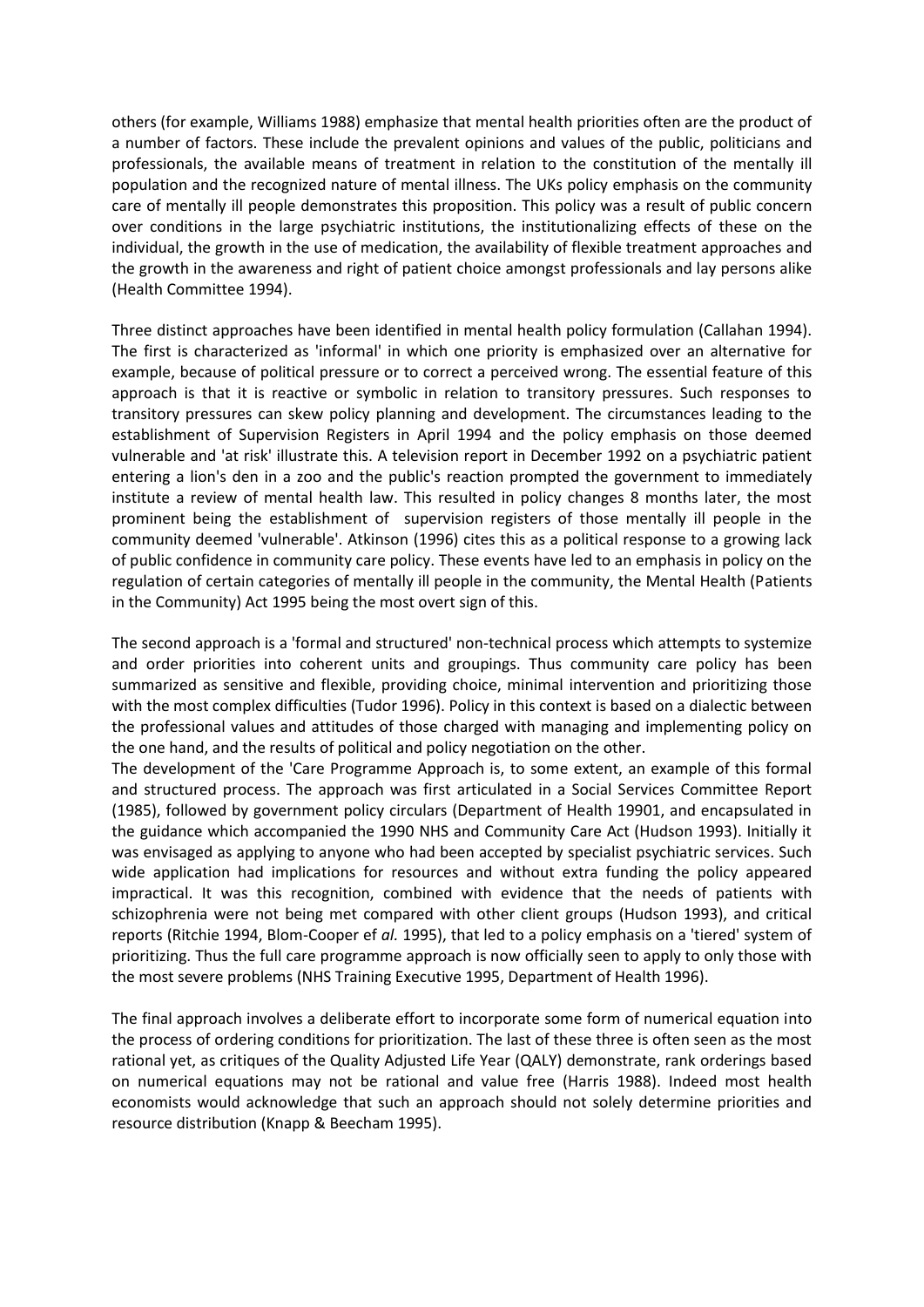Central to all three approaches is the question of the level of resources that should be given to mentally ill people as opposed to the wider community (Mechanic 1995b). The question, as posed by Callahan (1994) for example, is whether policy should focus on promoting the well-being of the majority of the population in dealing with everyday life, or on mental illness, which affects a much smaller number of the people but can range in its impact upon the quality of life from mild to severe. In the UK provision of mental health services for mental illness is seen as a priority (NHS Executive 1996). However, Redmayne ef al. (1993) found that although mental health services were consistently identified by commissioners as a top priority, they actually ranked third in spending on community services. A comparison of expenditure per head of population in London for the fiscal year 1994-95 found that local authorities spent eight times more on services for the elderly than on mental health services (Woodley et *al.* 1995). Given this apparent discrepancy between policy and action it is understandable that a number of surveys report that financial pressures play an increased part in clinical and care decisions (Hogman 1996, Knapp 1996 Roy ef *a/.* 1996).

UK mental health policy, as laid out in the Health of *the* Nation white paper (Department of Health 1995a1, with its focus on suicide, and the 'Care Programme Approach, is firmly fixed on treating and containing mental illness in the community, and narrowing the work focus of practitioners to those deemed 'severe' (Hanily 1995, NHS Executive 1995). Although this overall policy development is the result of a 'formal and structured' process, in recent times the 'informal' approach to policy priorities has come to the fore. The importance of the latter interacting with resource constraints can lead to a tension between policy and roles for service managers and professionals dealing with mentally ill people.

# **Policy ambiguity, contradiction and the management agenda**

Practitioners often expect to control their own practice (Hafferty & Light 1995). This poses a problem for managers who have to meet contracts and manage resources against a backdrop of complex and sometimes contradictory policy. At the same time, managers are reliant on the support of practitioners to carry out their function. If policy objectives are to be achieved, it is important for managers to avoid conflicts at the practice level that such policy might provoke. The management agenda therefore may be concerned with influencing but not controlling practice in order to steer a course between the demands of central policy and antagonising practitioners. Current UK policy developments illustrate this policy context of ambiguity and conflict which shape the relationship between managers and practitioners.

Lack of prescriptive central guidelines as to form and content in the 'Care Programme Approach'(Department of Health 1990, Hudson 1993, Schneider 1993) are justified by the need to develop approaches to suit local conditions (Department of Health 1995b, Mechanic 1995a, Trnobranski, 1995, Onyett & Ford, 1996, NHS Executive 1996). A feature of this stance was that, although the 'Care Programme Approach' extended the duty of health and social services to provide systematic aftercare, until the enactment of the Mental Health (Patients in the Community) Act 1995, it had no statutory basis (Kingdon 1996). Central government, recommends cooperation between social services, health commissioners and general practitioner (GP) purchasers, but fails to take account of important differences between them as to agenda and role (Ford & Sathamoorthy 1996, Hanily 1996). Thus Onyett *et al.* (19964 identify the conflict in the government's prioritizing severe mental health problems as an area which commissioners must address, while GI' fundholders demand services for patients with short-term mental health needs.

NHS guidance recommends a tiered 'Care Programme Approach be adopted so as to concentrate resources on people with the most severe mental health problems. For example, the recent legislation requires that resource priority be given to those placed on supervised aftercare orders (Department of Health 1995a). At the same time however, the NHS Executive emphasize that others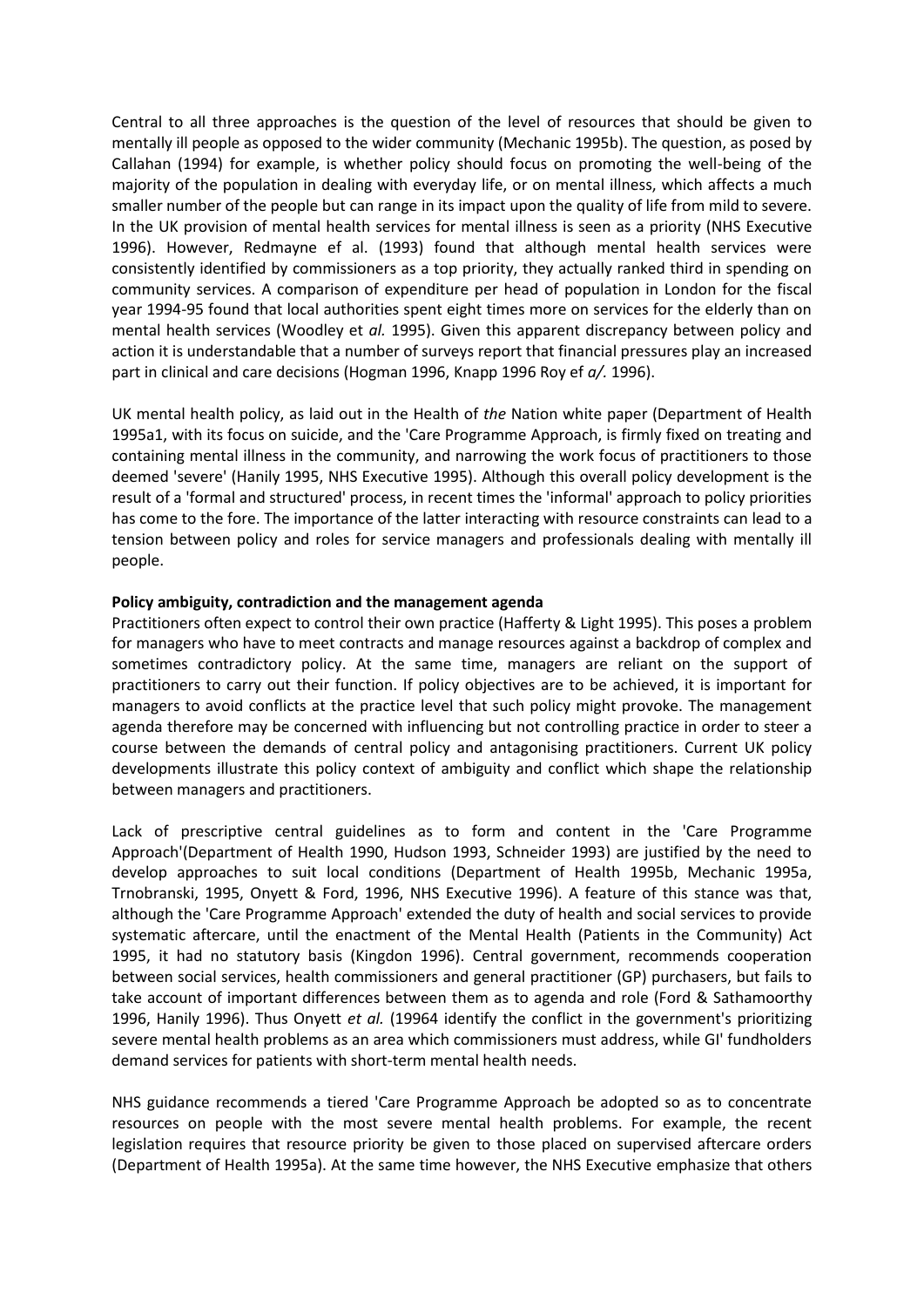must receive its basic elements (NHS Training Executive 1995, Onyett ef *al.* 1996b). This apparent contradiction is not helped by a refusal to provide a definition of severe and enduring mental illness. Instead the Department of Health (Department of Health 1995~c)i tes five exemplars. Central government suggests assessment of need be used to define priority yet eschews any formal definition.

Thus it can be argued that the government requires managers to strike a balance between managing demand, needs and resources so the latter are not exceeded (Onyett *et al.* 1996131, but it avoids direct responsibility for what can and cannot be met. This means central policy creates a tension between meeting individual and management demands at the local, rather than national level. The lack of definition in relation to demand is particularly important due to the pressure on resources that may arise in relation to supervised qftercare (MIND 1995).

## **Resources, responsibilities and compliance: supervised aftercare**

Treatment compliance of mentally ill people in the community has been a prominent issue in the UK since at least 1985 (Bluglass 1993a). This has mainly focused on compliance with medication, an issue which the 1995 Mental Health Act fails to address. A number of organizations have voiced the view that this legislation is aimed at ameliorating public dissatisfaction with mental health policy and hiding resource inadequacies (MIND 1995, Atkinson 1996). The use of supervision orders in the USA was initiated to resolve the revolving door syndrome, which was in itself a result of a lack of sufficient resources devoted to community care. Yet it is this shortage that undermines the effectiveness of statutory supervision orders (Fulop 1995).

In the UK central government insists that patients should not be discharged until adequate assessment of need has been carried out and appropriate resources have been supplied (Roy *et al.*  1996). However, the closure of so many in-patient beds has had a detrimental effect on discharge planning and is claimed to be a significant factor in 'bed blocking', leading to greater pressure on CMHTs and managers to contain psychiatric disturbance in the community in order to reduce admissions to hospital and thereby ease the situation (NHS Executive 1995). The recent legislation can be seen as part of this development. Concerns that community professionals have inadequate resources to implement the new measures reinforces the view that the legislation delineates the responsibilities of the keyworker without the means to fulfil them (Bluglass 1993b, Eastman 1994). In fact it is clear that practitioners in mental health often are the de facto rationers in relation to balancing demand against limited resources (Hogman 1996, Muijen 1996a, Nolan & Caldock 1996) and that policy guidance envisages a greater role in this respect (Department of Health 1996). Eastman (1994) states that, if people are to have their civil rights restricted, they should be compensated by the supply of adequate resources to facilitate compliance. Fears have been voiced that the legislation may be utilized to make an individual comply with an inappropriate and underresourced treatment plan (MIND 1995). Recent research seems to indicate that intensive community support leads to higher in-patient admissions and further pressure on resources (Tyrer *et a/.* 1995). This provides support for the view that the 'Care Programme Approach is likely to increase the demands on services (Wilkinson & Richards 1995, Hogman 1996, Onyett *et a/.* 199613).

If demands on services are increased, practitioners may look for means of maximizing the resources devoted to their individual clients. A perverse incentive of the new legislation therefore maybe to encourage patients or staff to demonstrate non-compliance in order to gain extra resources

Atkinson (1996) believes that the new legislation provides patients placed on a supervision order with a basis to sue local authorities for not providing services to meet their mental health needs. Indeed, an inpatient has already attempted to do so in relation to the requirements of the care programme approach *(*Health Service ]ournal 1996). Mental health agencies in the USA have been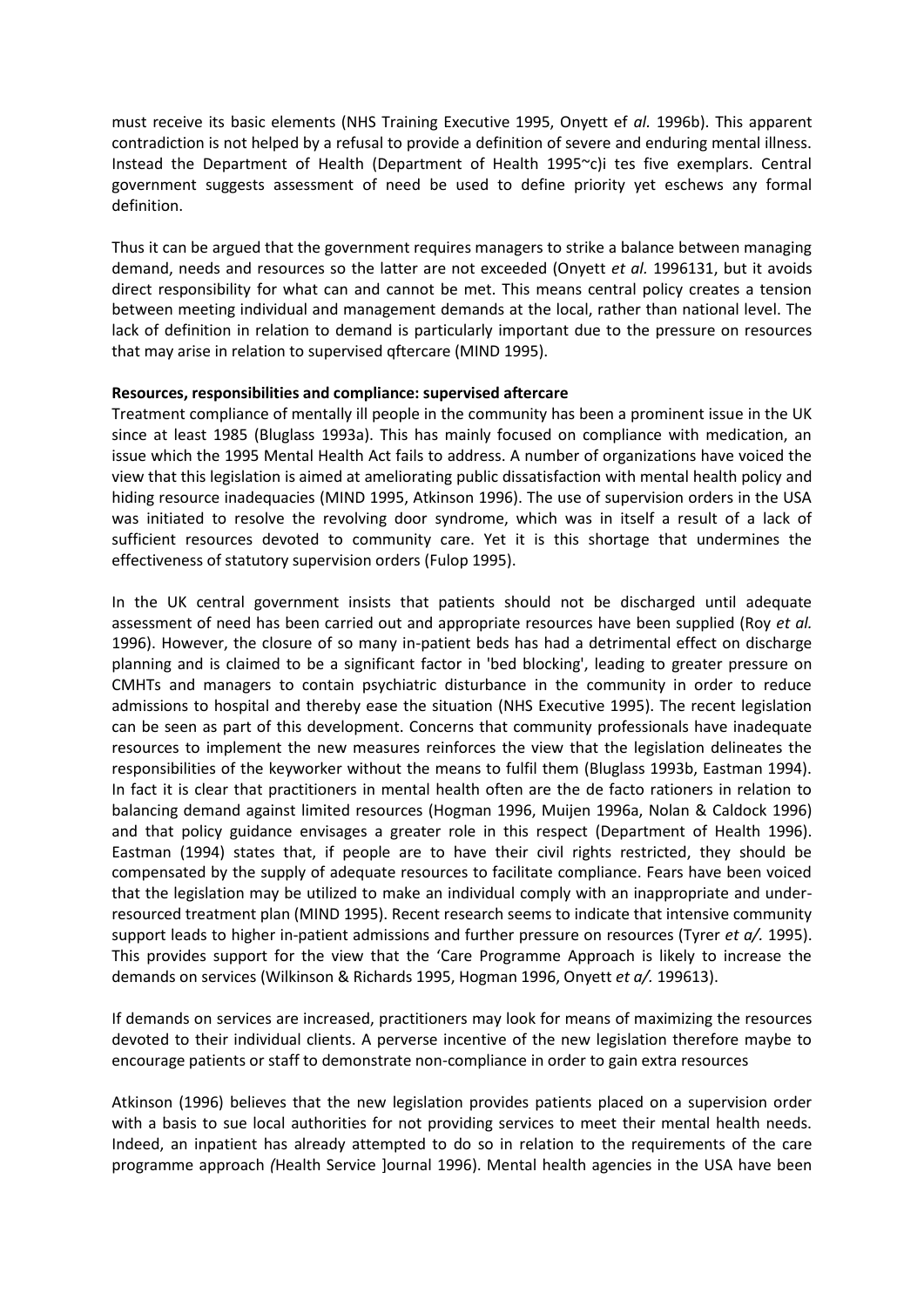reluctant to implement similar provisions for fear of litigation (Fulop 1995). Managers concerned with conserving resources may be reluctant to encourage the use of supervised aftercare and to support practitioners who object to its implementation. However, the need to be seen to be sensitive to public concerns means that such support could only be tacit.

At an operational level management's role is to ensure practitioner's compliance with policy. This accountable relationship to management is weak (Onyett & Ford 1996). For example, operational compliance with supervised discharge is reliant on clinical discretion. If a discipline or clinical team set their face against implementing the new legislation there maybe little the manager can do, particularly as any such interference could be portrayed as an attack on clinical discretion, with all the attendant political fallout and bad publicity this would generate. It can be argued that local managers deal with this issue by setting in place the necessary systems to meet the agenda of central government but only pursue the question of practitioner compliance in general ways. It is understandable that managers have been found to avoid challenging the traditional culture of nonhierarchical and democratic teams in community mental health, so as to avoid looking closely at practice and power relationships (Onyett *et a/.* 199613). The result is that responsibility for policy implementation at the practice level can be deflected away from management. This relationship between management and practice is exemplified by the National Association of Health Authorities and Trust's focus on systems to implement the new supervision legislation, in contrast to the Community Psychiatric Nurses' Association's advice to its members to resist implementing the 1995 Act unless they feel local arrangements are appropriate (Cervi 1996).

#### **Teams, practitioners accountability and practice**

Mental health practitioners have to have a strong sense of purpose and the unique importance of their relationship with the patient or client if care is to be effective (Repper *et a/.* 1994, Onyett 1996). They usually share the social welfare values of egalitarianism, collaboration and maximizing the potential of service users (Lewis & Glennerster 1996). In particular most would subscribe to the view that their goal should be to provide continuity of care within a context of community orientated services that provide service users with choice, decent accommodation and constructive activities (Andrews & Teeson 1994, Mechanic 1995b).

The organizational context in which they are expected to operate may lead to practitioners' values and perceived purpose being quickly subject to challenge. To adhere to these values would demand that they operate proactively across a range of health and social agencies with respect to employment, education or housing, for example. Yet there is evidence that this is not possible (Lewis & Glennerster 1996, Onyett *et a/.* 1996). Mental health policy in the UK can be seen as reactive, focused on treatment and fragmented to a degree that does not facilitate such integration of action (Mechanic 199513). With this policy, and resource restrictions which lead to large caseloads, practitioners can become frustrated with the operational system in which they work and suffer from high levels of stress (Carson *et a/.* 1996, Fagin *et al.* 1995, Scott *et al.* 1995) The stress can be reinforced by the publication of reports which personally criticize individuals when things go wrong (Blom-Cooper *et a/.* 1995, Pallister 1996, Ritchie *et al.* 1994, Sheppard 1995) and serves to emphasize that community mental health practitioners are more likely to be held personally responsible than their in-patient unit colleagues (Mechanic 1995a, Ford *et al.* 1995, Muijen 1996 a, b).

The consequence of such high profile accountability is that the concept of professional autonomy in the relationship with the service user may be compromised. Although this concept is strongly supported as fundamental to good patient care (as well as providing practitioners with a means of resisting managerial interference in every day practice), it may be identified as a burden and threat in the case of specific clients. For example, under the 1995 Mental Health Act the designated supervisor is the main point of contact between the CMHT and the user. They are required to closely supervise the user compliance with a care plan and given discretion to decide what constitutes failure to comply. Yet they have no control over resources (Gupta 1995). As the patients placed under such orders are likely to be the most problematic in relation to the community, practitioners are bound to have a heightened degree of sensitivity in their decision making (Tyrer *et al.* 1995). Indeed the legislation may add tension and suspicion to the relationship with such clients (MIND 1995). This air of mistrust has occurred in other areas of community care. For example, the role of social workers in determining access to services has been found to affect their relationships with clients (Henwood 1995b, Social Services Inspectorate 1995~)S. uch tension and suspicion is identified as an important factor in violent episodes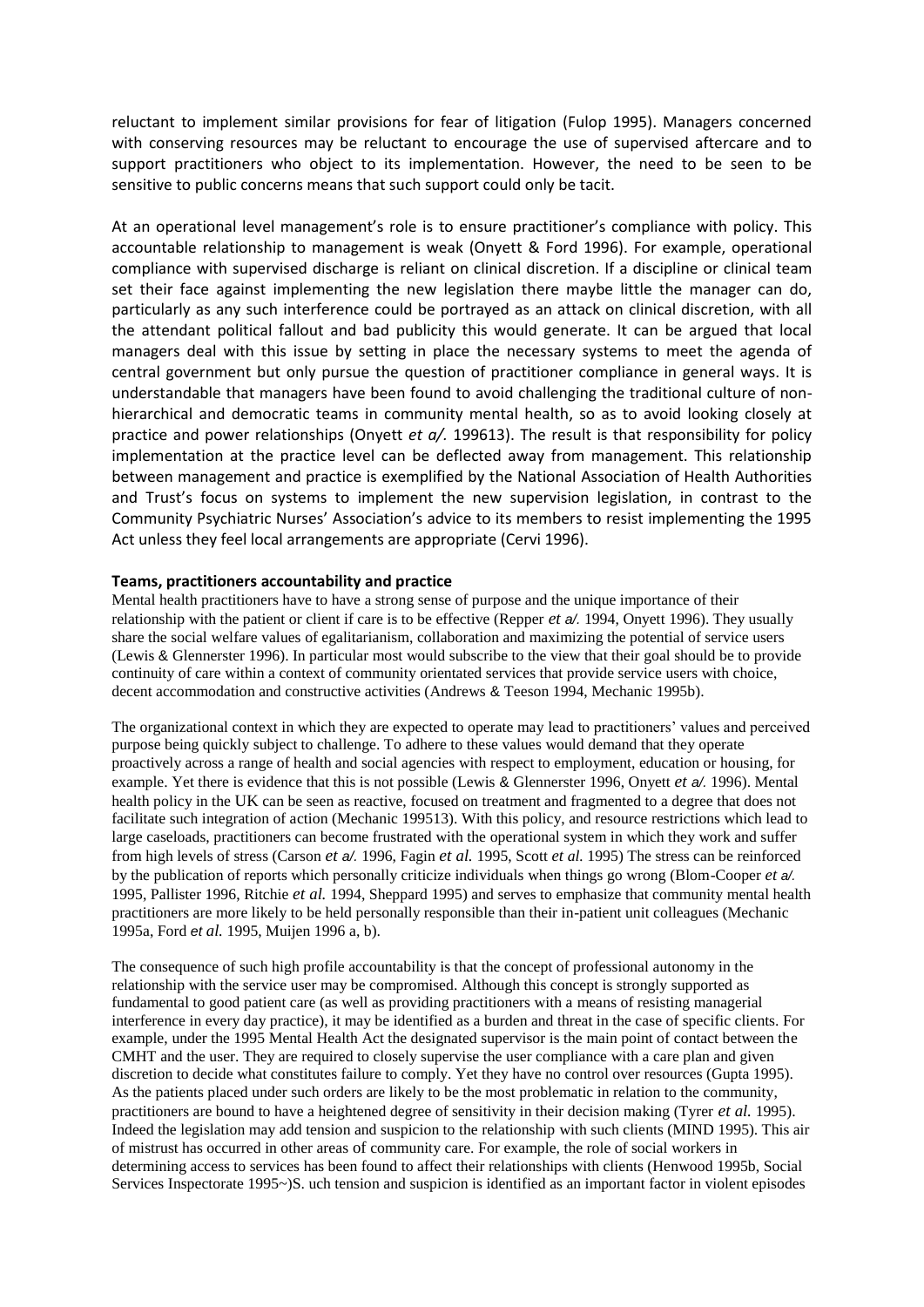displayed by persons in the community with severe mental illness (Hiday 1995). Hence, practitioners' professional autonomy is limited but the burden of accountability is increased. The management of the stress engendered by this clinical accountability therefore may become central issue for the practitioner.

ambiguity in aims, clearly defined roles and responsibilities within CMHTs which serve to diffuse personal accountability. The importance of the 'team' and locating accountability to operational management within it can serve to alleviate personal stress (Onyett & Ford 1996, Prance 1996). Indeed, there is much literature which now emphasizes the importance of developing team cohesion and relationships (Ovretveit 1995, Wilmot 1995, Chandler 1996). This appears particularly important when practitioners have to deal with dilemmas posed by limits on resources (Onyett *et al.* 1996a). Studies on 'burn out' seem to demonstrate the value of teams, as practitioners in teams which are supportive and have a strong sense of identity tend to suffer from less stress than others (Onyett *et al.* 1996a). Thus, the importance of being part of the team and not challenging its ethos may outweigh other considerations because of the personal cost involved in being isolated.

Teams in turn may develop clinical and organizational approaches to client care which foster a culture of defensive practice, (Roy *et al.* 1996). In their anxiety to avoid political and managerial pressures, teams may become concerned with 'managing' clients' immediate behaviour in the community. The objective of care then becomes limiting the number of in-patient episodes and, in the current climate, incidents of 'dangerousness', such as suicide or homicide (Dedman 1993, Jerrell 1995, Marshall *et a!.* 1995).This may meet the overt requirements of management and national policy, but gives little consideration to the individual's quality of life, nor the quality of care given to the service user at the inter-personal level. Indeed these 'safe' approaches may effect users' care negatively (Marks *et al.* 1994). For example, the emphasis of the recent legislation on the designated client supervisor's to consulting with both the user and others before changing care packages (Gupta 199.51, has been interpreted as extending the potential to challenge clinical and care decisions (McNicol1996)

his holds two prospective outcomes for the user and professional carer. The process of being seen to consult may 'become the main preoccupation of the keyworker as a way of avoiding such challenge. However, this need to demonstrate consultation may be too time consuming within the context of a crisis to prevent in-patient admission (Tyrer *et al.* 1995). The need to be seen to supervise the individual may lead to a custodial mind set in which the user's everyday life is over regulated, fostering dependency on the supervisor and team. Compliance thus may be seen as positive, whilst independent decision making on the part of the user as threatening. Lipsky (1980) identifies this perception on the part of the 'street level bureaucrat' as a principal influence on their interaction with service users. The service user who demonstrates compliance is rewarded with access to the limited available resources, whilst the non-compliant receives a negative and sometimes draconian response. It is well documented that practitioners are less well disposed toward the 'difficult' user (Ellis 1993), something the new legislative context may well exacerbate. Recent work (Repper & Perkins 1995) on the characteristics of client referrals rejected by a community care service would appear to support this contention. Repper & Perkins (1995) found that such rejected clients were often identified by the service as 'difficult', meaning aggressive or violent, or unwilling to accept that they needed care input. It could therefore be argued that these clients were denied access to services because they were of a non-compliant disposition.

#### **Providing information**

Management relies on practitioners and teams to provide information as to the effectiveness of their initiatives and policies. Audit often involves practitioners reporting on their clinical activity, particularly as much of mental health work involves one-to-one contact with little opportunity for outside scrutiny. However, management access may be complicated and hampered by a number of factors. Members of a CMHT may be accountable to different management structures. For example, CPNs may be accountable to one manager and social workers within the team accountable to another. These managers themselves may have differing agendas and objectives which further hamper an overall assessment of effectiveness. Furthermore, the notion that only fellow practitioners can supervise clinical work (Onyett & Ford 1996) may serve to limit the access of managers to this level of activity. Bearing in mind that it is this clinical area that contracts and policies are meant to affect (Hafferty & Light 1995), practitioners are placed in a powerful position. For in effect the management information system provides practitioners with a means to manipulate data so that management initiatives can be seen as successful or otherwise (see for example Schneider 1993). Indeed practitioners can avoid complying at all. A recent study found that practitioners in health and social services were equivocal and ignorant of the 'Care Programme Approach' (Social Services Inspectorate 1995a).

The weakness of audit can be implicitly seen in the fact that a number of commissioners and provider managers often appear to focus on systems, such as regular meetings between CMHTs and local GPs or referral letters including review dates, with clinical standards often articulated in very broad terms (Clinical Standards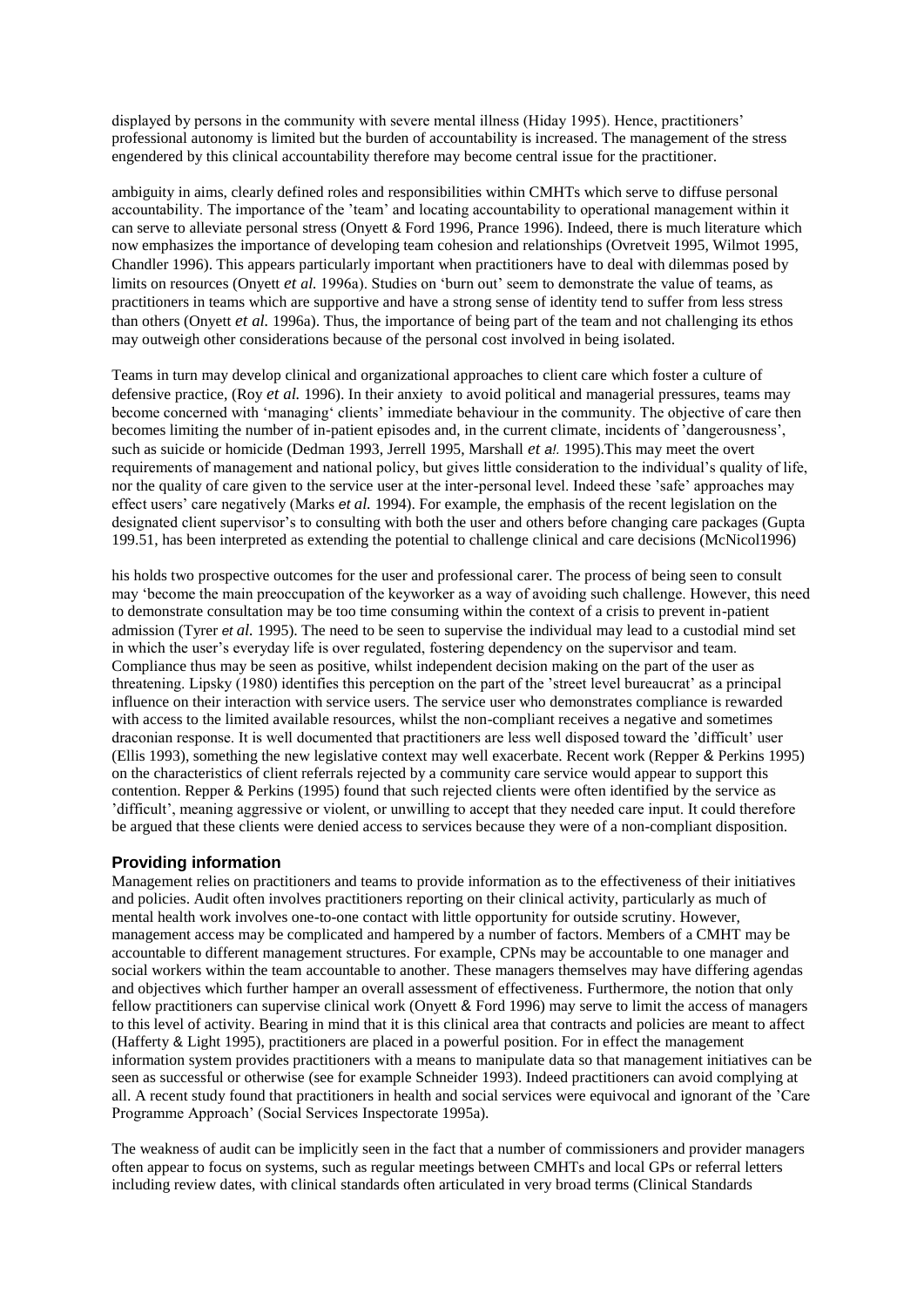Advisory Group 1995, Sledge *et al.*1995, Social Services Inspectorate 199513, Kingdon 1996,), rather than the inter-change between user, practitioner and team.

#### **CMHTs and the level of resources**

Underlying these issues is the relationship of the CMHT with the level of resources that policy makers and management give them. It is clear from the general literature, (for example, Jerrell 1995) and such policy documents as Building on Strengths (Department of Health 1995a), that CMHTs are seen as the route through which demand can be controlled and seems to indicate that those people with chronic mental health problems, identified as difficult to place because of the intensive community support they require, are admitted to hospital and then left so that community teams can contain their costs (Cutler *et al.*1992). **As** the 'Care Programme Approach uncovers hidden morbidity and users in general become more willing to pursue their demands, practitioners and teams will be required to resolve the dilemma of increased demand and finite resources (Nolan & Caldock 1996,Onyett,1996 a, b). In this regard, the policy emphasis on practitioners consulting users and carers about care programs serves two purposes. Practitioners, faced with the demands of service users to meet needs for which resources are not available, can appear to include service users and their carers in the decision making process. Through this process the practitioner has the opportunity to reshape the users perception of their needs to match the available resources. In this way user pressure is deflected. Simultaneously, managers and po!.icy makers can distance themselves from the consequences of policy through professional autonomy and accountability operating within this consultation process.

#### **Conclusion**

The high degree of accountability to which community mental health practitioners are subject may lead practitioners to 'play safe' in their care decisions and become concerned with the appearance of meeting explicit management objectives. Practitioners may provide managers with positive feedback about their practice so as to secure their employment and avoid interference. In return practitioners deflect possible criticisms from users by appearing responsive to their needs even when these can't be met. In this regard team support plays an important role. It provides practitioners with a means of locating accountability within a collective framework, while helping them cope to with the stresses of their work. Thus they assimilate the team culture from self-interest, and are unlikely to challenge its routines and practices because of the peer isolation this would engender.

Community mental health policy in the UK demonstrates the inter-relationship of such factors, which serve to affect the 'felt' reality of policy at the street level. **As** such it provides a robust example of the interplay of processes identified by Lipsky (1980) and practitioners' management of competing tensions. Apparently contradictory and ill defined policy development provides a confused environment in which mental health is proclaimed a priority but may be under resourced at local level. Managers are required to meet insufficiently delineated central prescriptions whilst simultaneously retain clinical good will. Therefore, they may focus on explicit aims which are easily demonstrable whilst avoiding or down playing those aspects of policy which might directly challenge professional autonomy. This can facilitate practitioner cooperation with explicit objectives, while distancing management and policy makers from the reality of the 'felt' experience of policy, which is ultimately left to the practitioner to interpret. Those with severe mental health problems living in the community face an increasingly intrusive regulation of their lives, in which the power of the mental health practitioner to manage and control their access to services is enhanced. Consequently, this area demands attention as practitioners deal with an intensifying tension between their values, their role and their work focus.

# **References**

Andrews G. & Teesson M. (1994) Smart vs. dumb treatment: services for mental disorders *Current Opinion in Psychiatry* Atkinson J.M. (1996) The community of strangers: supervision and the new right. *Health and Social Care in the Community* **4** (21,122-125. Blom-Cooper L. Hally H. & Murphy E. (1995) *The Falling Shadow One Patient's Mental Health Care* 1978-93. Gerald Duckworth & Co Ltd, London. Bluglass R. (1993a) Maintaining the treatment of mentally ill people in the community *British Medical Journal* 306, Bluglass R. (1993b) New powers of supervised discharge of mentally ill people. *British Medical Journal* 307,1160. Callahan D. (1994) Setting mental health priorities: problems and possibilities. *Milbank Quarterly* 72,3,451470.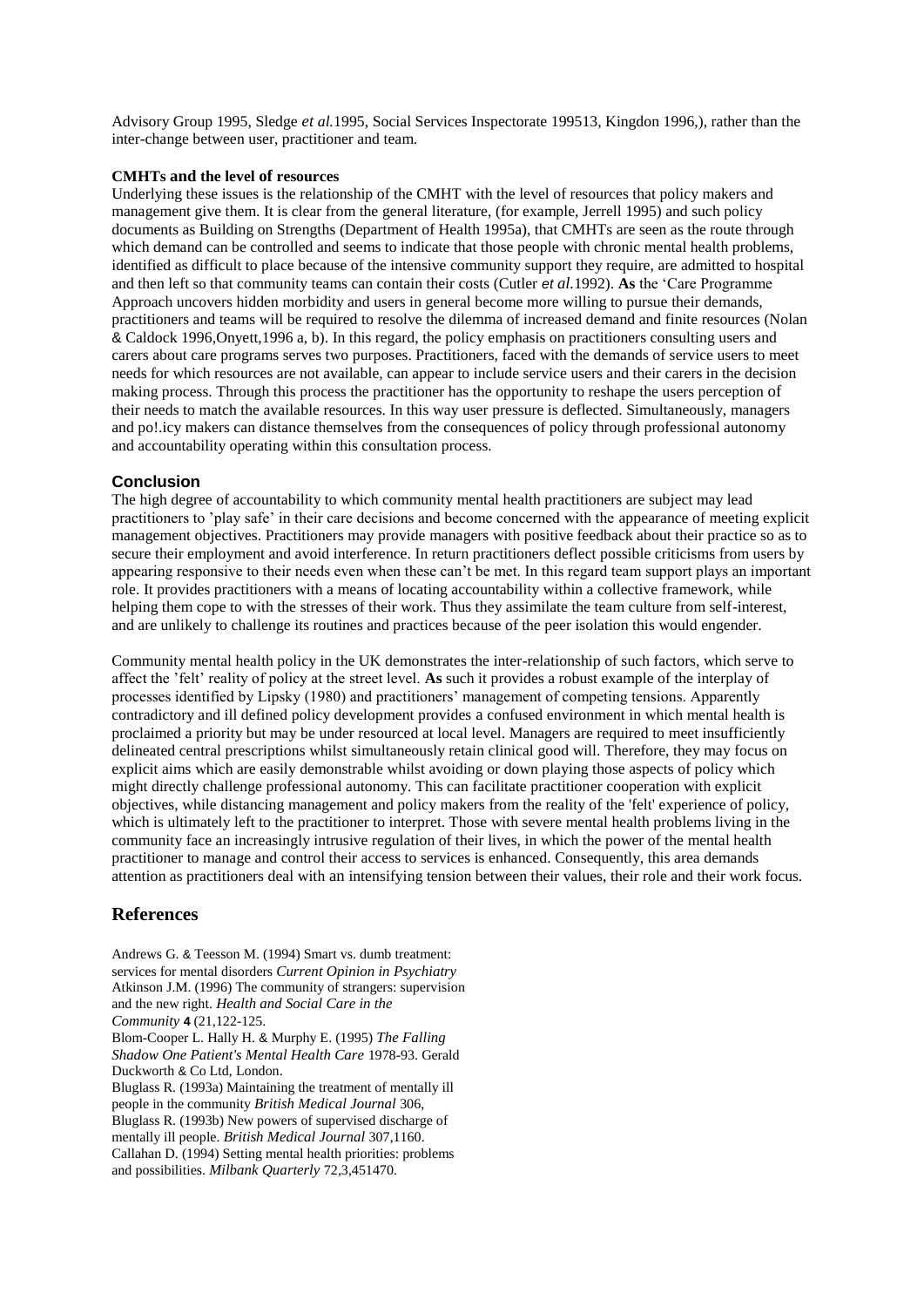Carson J., Brown D., Fagin L., Leary J. & Bartlett H. (1996) Do larger caseloads cause greater stress in community mental health nurses? *Journal of Clinical Nursing* 5,133-134. Cervi *B.* (1996) Supervision or coercion? *Nursing Times* **92,** 17, 18. Chandler J. (1996) Support for community psychiatric nurses in multidisciplinary teams: an example. In M. Watkins, N. Hervey, J. Carson & S. Ritter (Eds) *Collaborative Community Mental Health Care,* Chapter 6, pp. 292-306. Edward Arnold, London. Clinical Standards Advisory Group (1995) *Schizophrenia* Vol. I. HMSO, London. Cutler D.L., Bigelow D. & McFarland B. (1992) The cost of fragmented mental health financing: is it worth it? *Community Mental Health Journal* 28 (21,121-133. Dedman P. (1993) Home treatment for acute psychiatric disorder. *British Medical Journal* 306,1359-1360. Department of Health (1990) *Joint Health/Social Services Circular Health and Social Services Development 'Caring for People' The Care Programme Approach For The People With A Mental Illness Referred To The Specialist Psychiatric Services* HC (90)23/LASSL (90)ll. HMSO, London. Department of Health (1995a) *Building Bridges: A guide to inter agency working for the care and protection* of *severely mentally ill people.* HMSO, London. Department of Health (1995b) *The Health of the Nation* - *Variations In Health What Can The Department Of Health And The NHS Do?* HMSO, London. Department of Health (1995~)*T he Health of the Nation-Key Area Handbook-Mental Illness* (2nd edn). HMSO, London. Department of Health (1996) *The Spectrum of Care: Local Services for People with Mental Health Problems.* HMSO, London. Eastman N. (1994) Mental health law: civil liberties and the principle of reciprocity. *British Medical Journal* 308,4345. Ellis K. (1993) *Squaring the Circle: User and Carer Participation in Needs Assessment.* Joseph Rowntree Foundation, York. Fagin L., Brown D., Bartlett H., Leary J. &Carson J. (1995) The Claybury community psychiatric nurse stress study: is it more stressful to work in hospital or the community? *Journal of Advanced Nursing* 22,347-358. Ford R., Beadsmore **A,,** Ryan P., Repper *J.,* Craig T. & Muijen M. (1995) Providing the safety net: Case management for people with a serious mental illness. *Journal of Mental Health* 1,91-97. Ford R. & Sathyamoorthy G. (1996) Team games. *Health Service Journal* 106,5509,32-33. Fulop N.J. (1995) Supervised discharge: lessons from the US experience. *Mental Health Nursing* 15,3,16-20. Galvin, S.W. & McCarthy S. (1994) Multi-disciplinary community teams: clinging to the wreckage *Journal of Mental Health* 3,167-174. Grob G.N. (1994) Government and mental health policy: a structural analysis. *Milbank Quarterly* **72** (3), 471-500. Gupta N. (1995) Keyworkers and the care programme approach. *Psychiatric Care* **1** (6), 239-242. Hafferty F.W. & Light D.W. (1995) Professional dynamics and the changing nature of medical work. *Journal of Health and Social Behaviour: Extra Issue* - *Forty years of Medical Sociology: The State of the Art and Directions for the Future,* Hanily F. (1995) Mental health teams in the community. *Nursing Standard* 10 (101, 35-37. Harris J. (1988) Equality. In P. Byrne (Ed.) *Health Rights and Resources,* pp. 100-125. King's Fund, London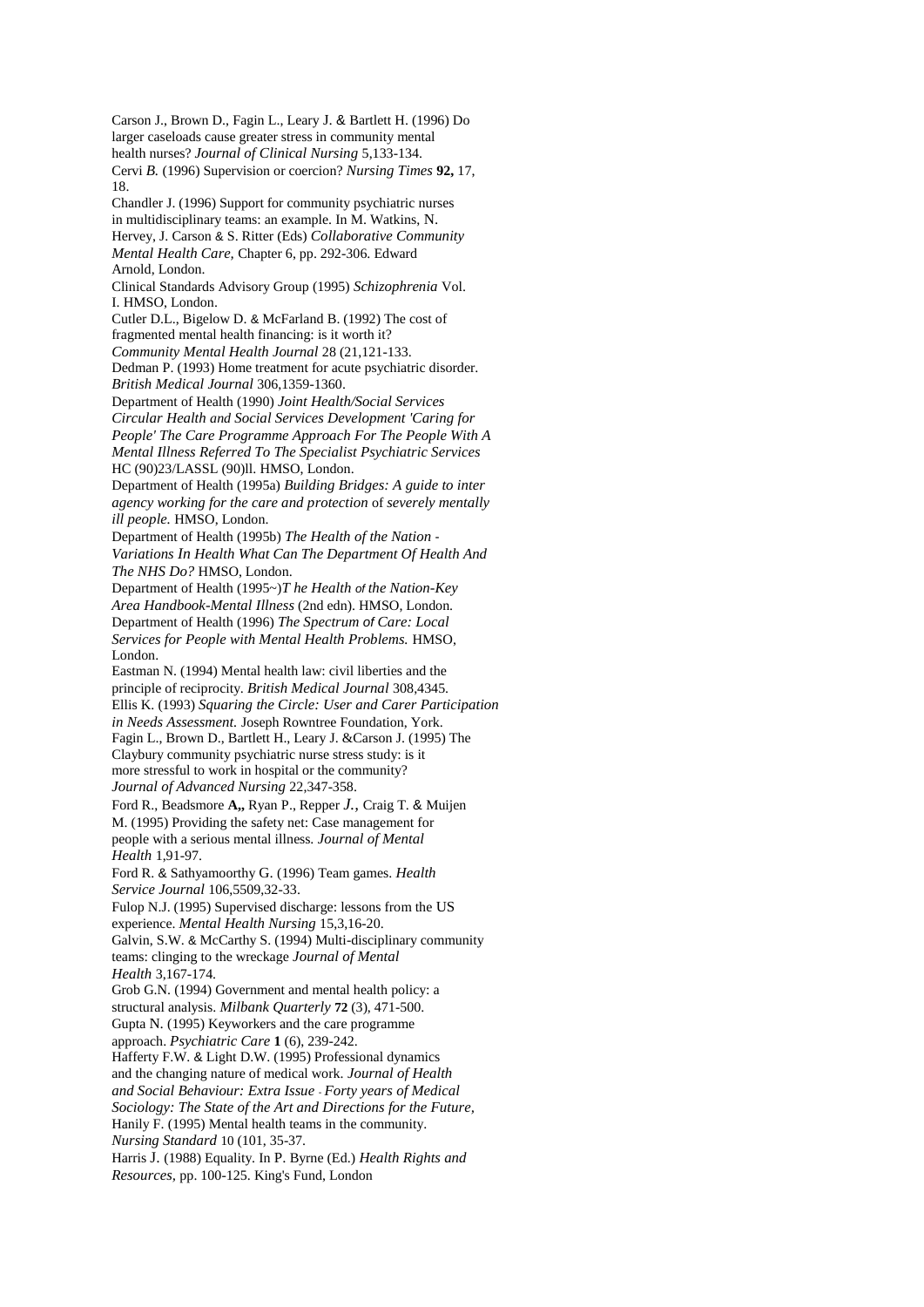Health Committee (1994) *Better off in the Community? The Care of People* Who *Are Seriously Mentally Ill First Report,* Vol. 1. HMSO, London. Health Service Journal (1996) Cuts plans emerge amid calls for funds boost (anonymous news report) *Health Service Journal* 106 (5509),9. Henwood M. (1995a) Strained relations. *Health Service journal* Henwood M. (199513) *Making a Difference: Implementation ofthe Community Care Reforms Two Years on.* Nuffield Institute for Health and King's Fund, London. Hiday V. (1995) The social context of mental illness and violence. *Journal of Health and Social Behaviour* 36 (2), Hogman G. (1996) *Is Cost a Factor? a Survey by the Nations/ Schizophrenia Fellowship of the Experiences and Views of Psychiatrists on New Drugs for the Treatment of Schizophrenia.* National Schizophrenia Fellowship, London. Hudson B. (1993) Mental health policy in England in the 1990s: which way for the care programme approach? *Health and Social Care in the Community* 1,242-247. Hunter D.J. (1993) To market! To market! **A** new dawn for community care? *Health and Social Care in* the *Community* 1,3-10. Jerrell J.M. (1995) Toward managed care for persons with severe mental illness: implications from a cost-effectiveness study. *Health Affairs* 14 (3), 197-207. Kingdon D.G. (1996) The importance of appropriate infrastructure. *Clinician* 12 (l), 9-16. Knapp M. & Beecham J. (1995) Health economics and psychiatry: the pursuit of efficiency. In D. Bhugra & J. Leff *Principles of Social Psychiatry,* Chapter 34, pp. 549-561. Blackwell Science, Oxford. Knapp M. (1996) The health economics of schizophrenia treatment. In M. Moscarelli, **A.** Rupp & N. Sartorius (Eds) *Handbook of Mental Health Economics and Health Poky Volume 7- Schizophrenia* Chapter 31, p. 385-395. John Wiley & Sons, Chichester. Lewis J. & Glennerster H. (1996) *Implementing the Niw Community Care.* Open University Press, Buckingham. Lipsky M. (1980) *Street-Level Bureaucracy.* Russell Sage, New York. Loughlin M. (1996) Rationing, Barbarity and the Economist's Perspective *Healtk Care Analysis* 4 (2), 146-156. Marks, I.M., Connolly J. & Muijen M. (1994) Home-based vs. hospital-based care for people with serious mental illness. *British Journal of Psychiatry* 165,179-194. Marshall M., Lockwood **A.** & Gath D. (1995) Social services case-management for long-term mental disorders: a randomized controlled trial. *The Lancet* 345,409412. McNicol **A.** (1996) Mental health and community law: the new legislation. *Thi. Institute of Health Service Management Netscwk* 3 (101, 5. Mechanic D. (1994) Establishing mental health priorities. *7hr M i l l ~ ~Ql kir artevly* 72 (31,501-513. Mechanic D. (1995a) The Americanization of the British National Health Service. *Health Affairs* 14 (2),51-67. Mechanic D. (1995b) Challenges in the provision of mental health services: some cautionary lessons from US experience. */ournu1 of Public Health Medicine* 17 (2), 132-139. MIND (1995) *Carc Not Coercion* - !My the *power* to *'takc mid convey' must be retnovedfrorn the Mental Health (Patients in thc Cornrnunity) Bill.* MIND, London. Monitoring Inner London Mental Illness Services Project Group (1995) Monitoring inner London mental illness services. *Psychiatric Bulletin* 19,276-280. Muijen M. (19964 Mad, bad, dangerous to know. *Health*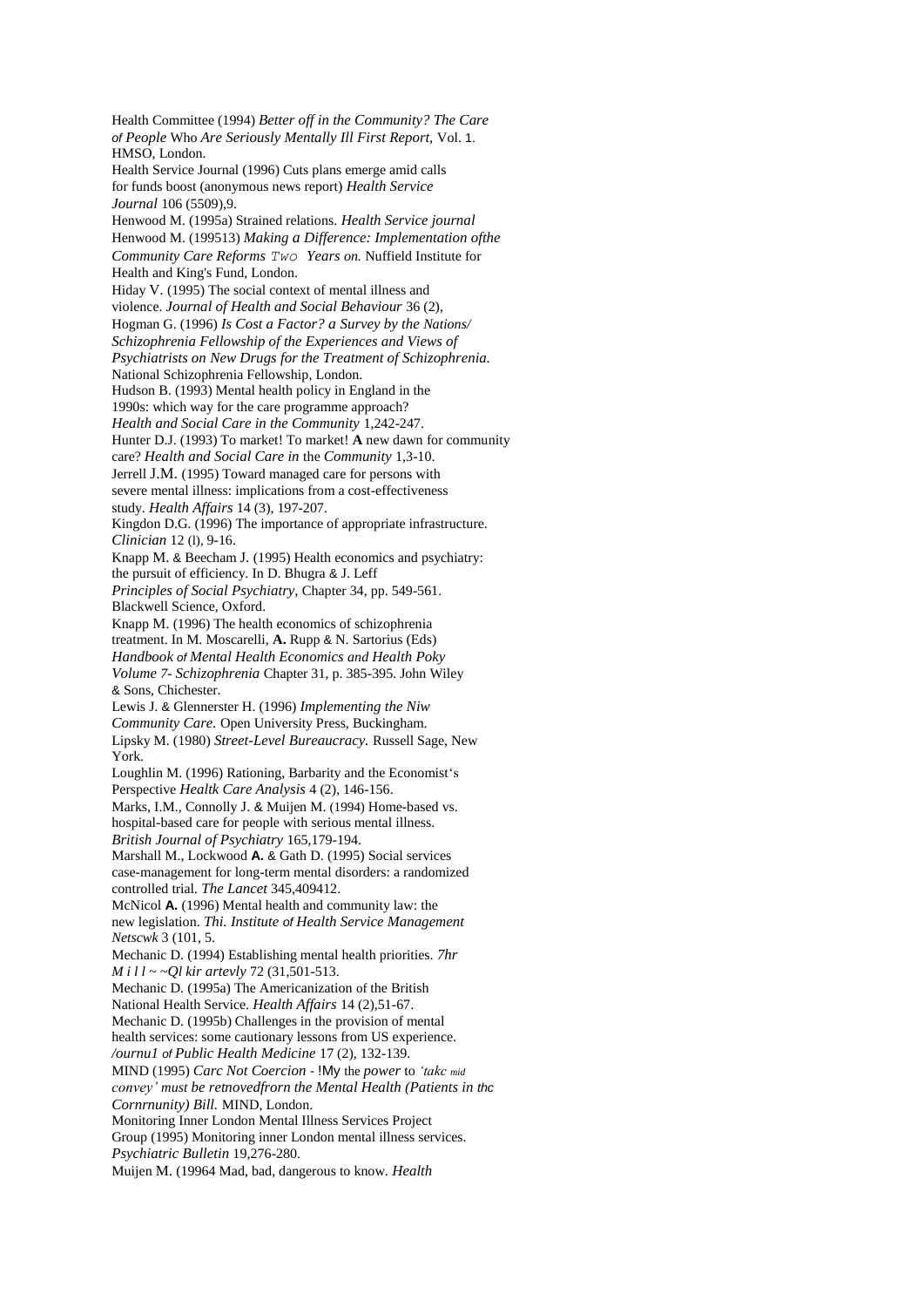*Sevzlirr ] o ~ r* 1*d*06 (5512), *25.* Muijen M. (1996b) Heresy about the inquisitions. *Hcnlth Service journal* 106 (5492),25. Myers F. & MacDonald C. (1996) Power to the people? Involving users and carers in needs assessments and care planning - views from the practitioner *Hcalfh and Socinl Carr it7 the Community* 4 (2), 86-95. NHS Executive (1995) *Men fa1 Nealtk Task Force London Project: follozo Up Reporf.* Department of Health, Leeds. NHS Executive (1996) *Priorities and Planning Guidance for* flit. *NHS:* 7996/97. Department of Health, Leeds. NHS Training Executive (1995) *Dezdqring the CareProgramrnt~ Approach: Building on Strtwgths.* Department of Health, Bristol. Nolan M. & Caldock K. (1996) Assessment: identifying the barriers to good practice. *Health and Social Caw in the Community* Nutting, **P.A.** & Green L.A. (1994) From research to policy to practice: closing the loop in clinical policy development for primary care. In E.V. Dunn, P.G Norton, M. Stewart, F. Tudiver & M.J. Bass (Eds) *Disseminating ResearchlChanging Practice,* Chapter 12, pp. 151-161. SAGE Publications, London. Onyett S. (1996) CMHTs -Whose reality is it anyway? *Journal ofMental Health* 5(1), 101-102. Onyett S. & Ford R. (1996) Multidisciplinary community teams: where **is** the wreckage? *Journal of Mental Health* **5 (11,** 47-55. Onyett S., Pillinger T. & Muijen M. (1996a) Job satisfaction and burnout among members of community mental health teams *Journal ofMental Health 6* (11,5546. Onyett S., Standen R. & Peck E. (199613) The challenge of managing community mental health teams *Health and Social Care in the Community* **5** (l), 40-47. Ovretveit J. (1995) Team decision-making. *lournal of Interprofessional Care* 9 (1),41-51. Pallister D. (1996) Care failures led to fatal stabbing. *Thc Guardian* 28 June 1996,6. Prance N. (1996) Dishing it up *Healtk Service Journal* 106 (5490), 29. Redmayne S., Klein R., Day P. (1993) *Sharing our Resources: Purchasing and Priority Setting in tke NHS National Association of Health Authorities and Trusts.* Birmingham. Repper J., Ford R. & Cooke A. (1994) How can nurses build trusting relationships with people who have severe and long-term mental health problems? Experiences of case managers and their clients. *Journal of Advanced Nursing* 19, 1096-1104. Repper J. & Perkins R. (1995) The deserving and the undeserving: Selectivity and progress in a community care service. *lournal of Marital Health* 4,483498. Ritchie J., Dick D. & Lingham R. (1994) *Tkc Report of the* hqrfiry *into the Care and Treatment @f Cirristopher Cinnis.* North East and South Thames Regional Health Authorities/ HMSO, London. Roy D., Lelliott P. & Guite H. (1996) *Inner City Mental Health* - *A report to the Council of the NHS Trust Federation.* NHS Trust Federation, London. Schneider J. (1993) Care programming in mental health: assimilation and adaptation. *British Iournal of Social Work* 23,383403. Scott, R.A., Aiken, L.H., Mechanic D. & Moravcsik J. (1995) Organizational aspects of caring. *Milbank Qitarterly* 73 (l), 77-95. Sheppard D. (1 995) *Learning the Lessons Mental Health Inquiry Reports Published in England and Wales Between* 1969 *and*